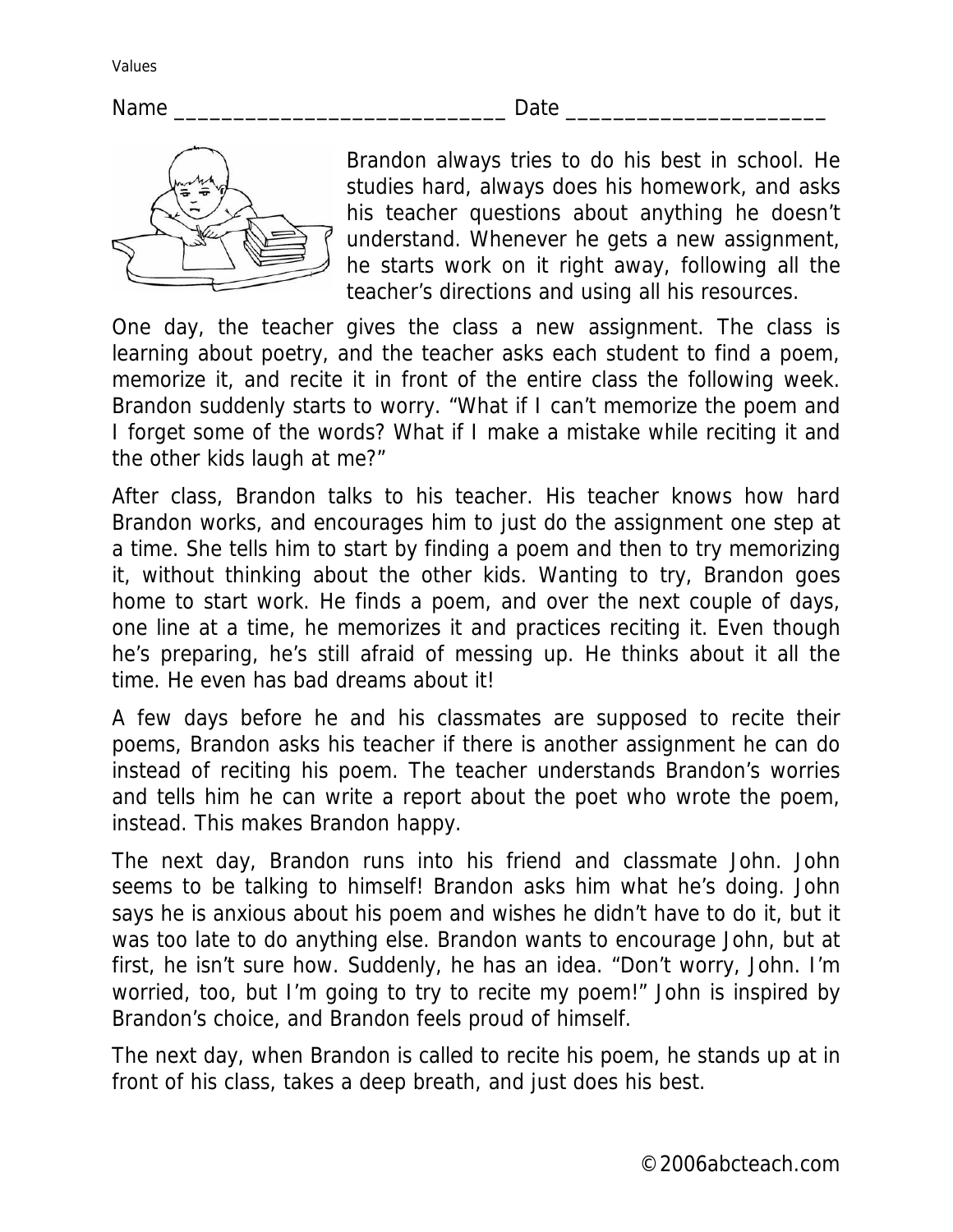Name **Name Date Date Date Date Date Date Date Date Date Date Date Date Date Date Date Date Date Date Date Date Date Date Date Date Date Date Date Date Date Date**

What value is reflected in this story?

Choose three values from the list below. Tell how **two** of them are **not** demonstrated in this story, and tell how **one** of them **is** demonstrated.

| cooperation | honesty   | fairness |
|-------------|-----------|----------|
| patriotism  | forgiving | courage  |

| 2.           |  |  |  |
|--------------|--|--|--|
| $\mathbf{P}$ |  |  |  |
|              |  |  |  |

Why do you think the value reflected in this story is an important one?

\_\_\_\_\_\_\_\_\_\_\_\_\_\_\_\_\_\_\_\_\_\_\_\_\_\_\_\_\_\_\_\_\_\_\_\_\_\_\_\_\_\_\_\_\_\_\_\_\_\_\_\_\_\_\_\_\_\_\_\_\_

\_\_\_\_\_\_\_\_\_\_\_\_\_\_\_\_\_\_\_\_\_\_\_\_\_\_\_\_\_\_\_\_\_\_\_\_\_\_\_\_\_\_\_\_\_\_\_\_\_\_\_\_\_\_\_\_\_\_\_\_\_

 $\mathcal{L}_\mathcal{L} = \{ \mathcal{L}_\mathcal{L} = \{ \mathcal{L}_\mathcal{L} = \{ \mathcal{L}_\mathcal{L} = \{ \mathcal{L}_\mathcal{L} = \{ \mathcal{L}_\mathcal{L} = \{ \mathcal{L}_\mathcal{L} = \{ \mathcal{L}_\mathcal{L} = \{ \mathcal{L}_\mathcal{L} = \{ \mathcal{L}_\mathcal{L} = \{ \mathcal{L}_\mathcal{L} = \{ \mathcal{L}_\mathcal{L} = \{ \mathcal{L}_\mathcal{L} = \{ \mathcal{L}_\mathcal{L} = \{ \mathcal{L}_\mathcal{$ 

Draw a picture to illustrate this value: